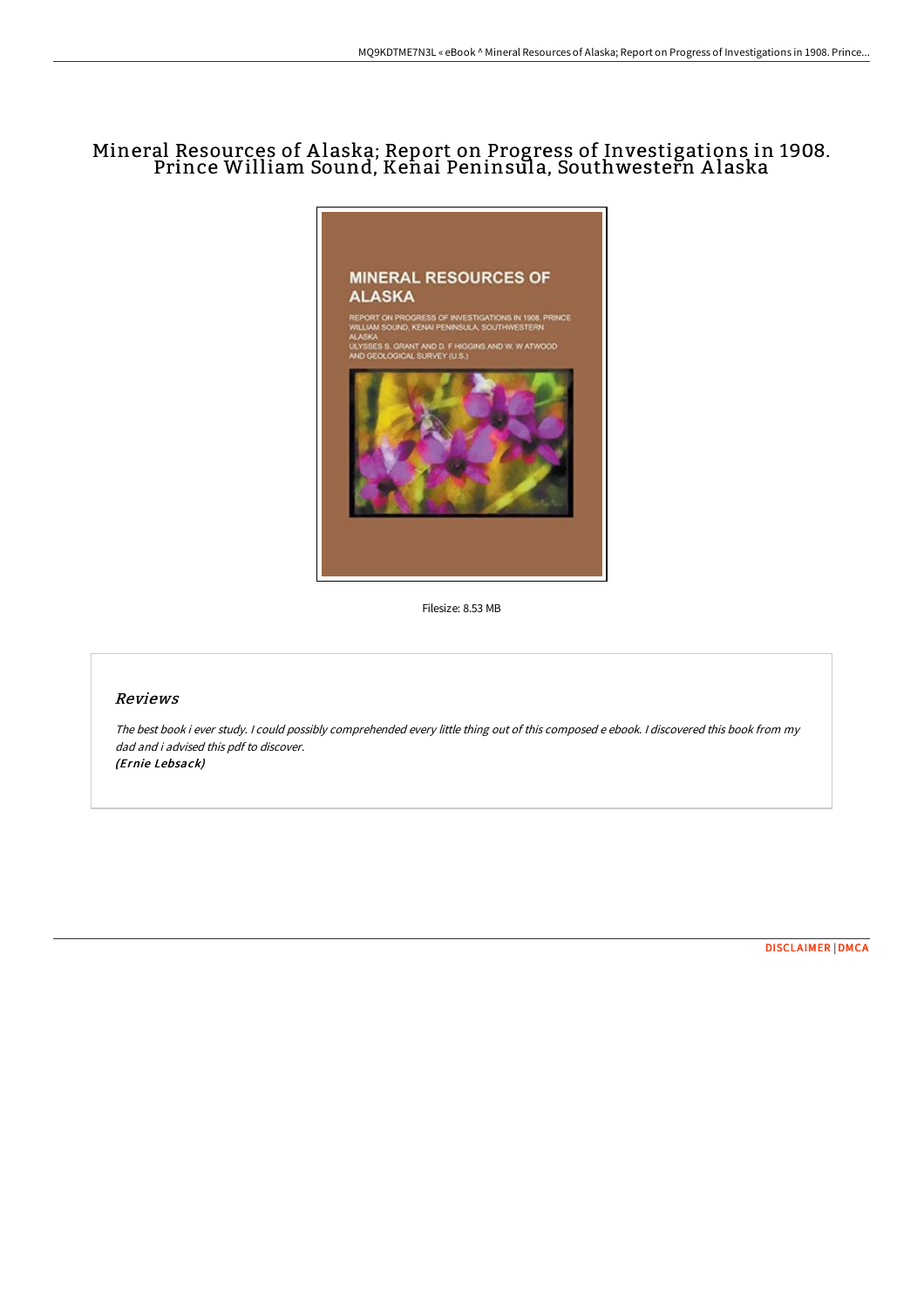# MINERAL RESOURCES OF ALASKA; REPORT ON PROGRESS OF INVESTIGATIONS IN 1908. PRINCE WILLIAM SOUND, KENAI PENINSULA, SOUTHWESTERN ALASKA



Rarebooksclub.com, United States, 2013. Paperback. Book Condition: New. 246 x 189 mm. Language: English . Brand New Book \*\*\*\*\* Print on Demand \*\*\*\*\*.This historic book may have numerous typos and missing text. Purchasers can usually download a free scanned copy of the original book (without typos) from the publisher. Not indexed. Not illustrated. 1909 edition. Excerpt: .was several times just below sea level, probably near to shore, and at other times above sea level, receiving wash from higher lands, or overgrown by dense growths of vegetation. Miocene sediments appear in Unga and Popof islands and at several places on the north and south sides of Alaska Peninsula. They consist of sandstones, shales, and conglomerates that represent ofishore, shallow-water deposition. An abundance of fossil material was procured and has been identified by Mr. Dall. At Coal Harbor, Unga Island, the Miocene strata conformably overlie the Kenai formation (upper Eocene), but at other localities the Miocene sediments appear to rest unconformably upon diHerent formations and to have been restricted to local basins. They are but little disturbed. One collection of-fossil plants, from the Herendeen Bay district but from a lithologic unit that occupies a very small area, seems to indicate post-Miocene age. The most extensive post-Miocene formations consist of volcanictuffs and basic lava flows. They are widespread on the mainland in the vicinity of the Balboa-Herendeen Bay district, and cover many square miles in the islands to the south and in the region about Chignik Bay. Much of the volcanic material just described may be of Pleistocene or even post-Pleistocene age, and there is little doubt that some of it is. Glacial drift mantles the lowlands on the north side of the Alaska Peninsula and is irregularly distributed in the mountain valleys. Since Pleistocene time the land has risen, relative to sea...

Read Mineral Resour ces of Alaska; Report on Progress of [Investigations](http://www.bookdirs.com/mineral-resources-of-alaska-report-on-progress-o.html) in 1908. Prince William Sound, Kenai Peninsula, Southwestern Alaska Online

Download PDF Mineral Resources of Alaska; Report on Progress of [Investigations](http://www.bookdirs.com/mineral-resources-of-alaska-report-on-progress-o.html) in 1908. Prince William Sound, Kenai Peninsula, Southwestern Alaska